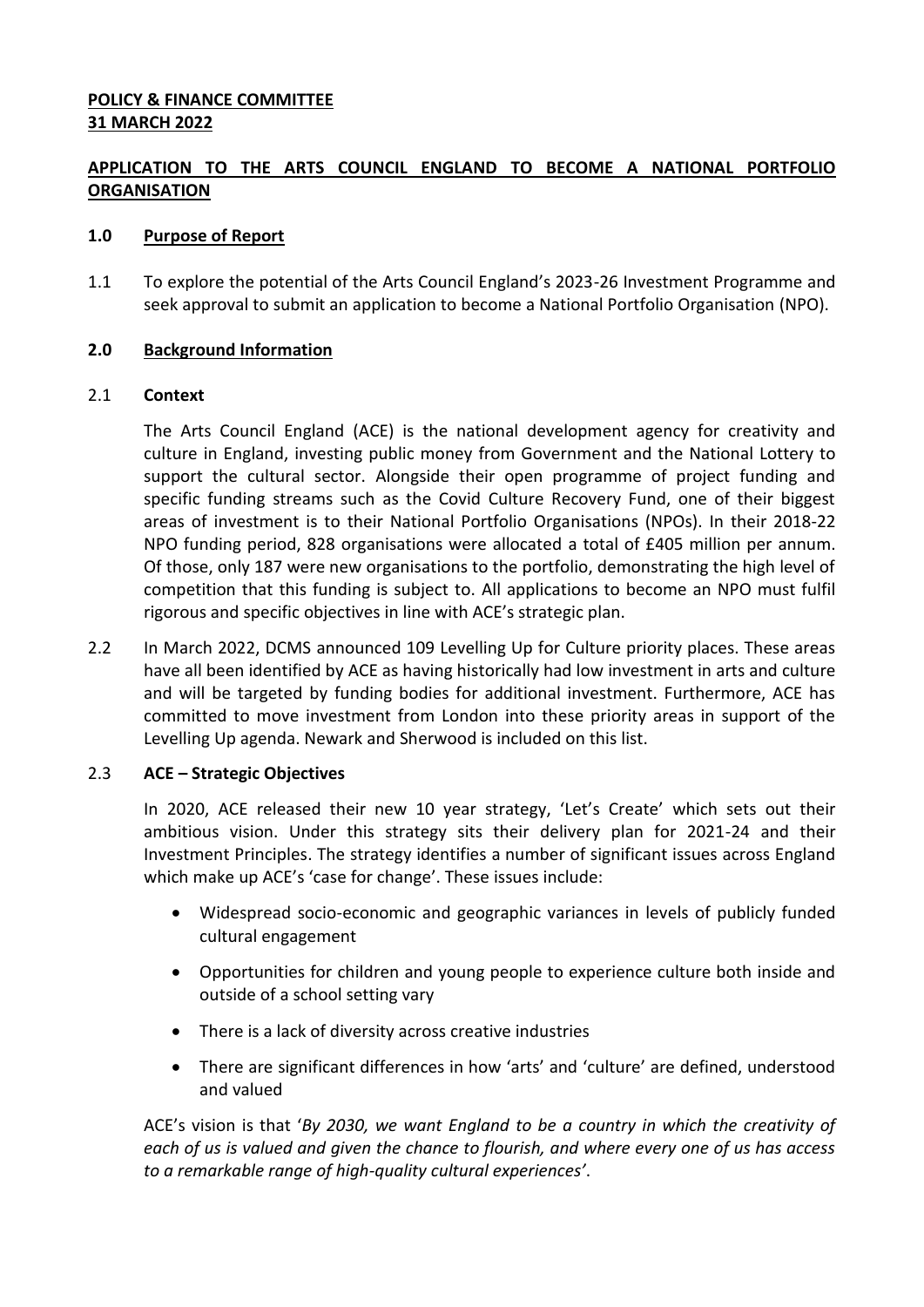Their strategy identifies three key outcomes that all funded activity must support, and their Investment Principles that all funded organisations will need to develop to support delivery of these outcomes:



The delivery plan breaks down each outcome into key elements and describes how organisations can demonstrate their commitment to the Investment Principles. It explores how their funding will support their vision, describes their equality objectives and explains how they will measure the impact of their plan. Further information on ACE's strategy can be found at: [https://www.artscouncil.org.uk/letscreate.](https://www.artscouncil.org.uk/letscreate)

# 2.4 **ACE – Governance Arrangements**

# ACE has stated that:

'For 2023-26, National Portfolio Organisations will need to have some form of 'oversight group' or board in place by the time their funding agreement comes into effect on 1 April 2023. That oversight group may take the form of a small advisory group for a rural touring company, or a steering committee for a museum or library service within a local authority or university, or a subcommittee of the board of a parent company of a large venue group.

We will be open to consider whatever suggestions you wish to make that you believe are appropriate for your organisation. The group will consist of suitably qualified directors or trustees to oversee the mission of the organisation and provide governance oversight. The group will be independent of the executive and capable of taking responsibility for ensuring that the organisation's funding agreement with the Arts Council is implemented'.

Whatever its form, the oversight group must have the following minimum responsibilities and authority:

• be independent of the executive leadership of the organisation

• have (in either direct or delegated form) responsibility for oversight of the Arts Council funding agreement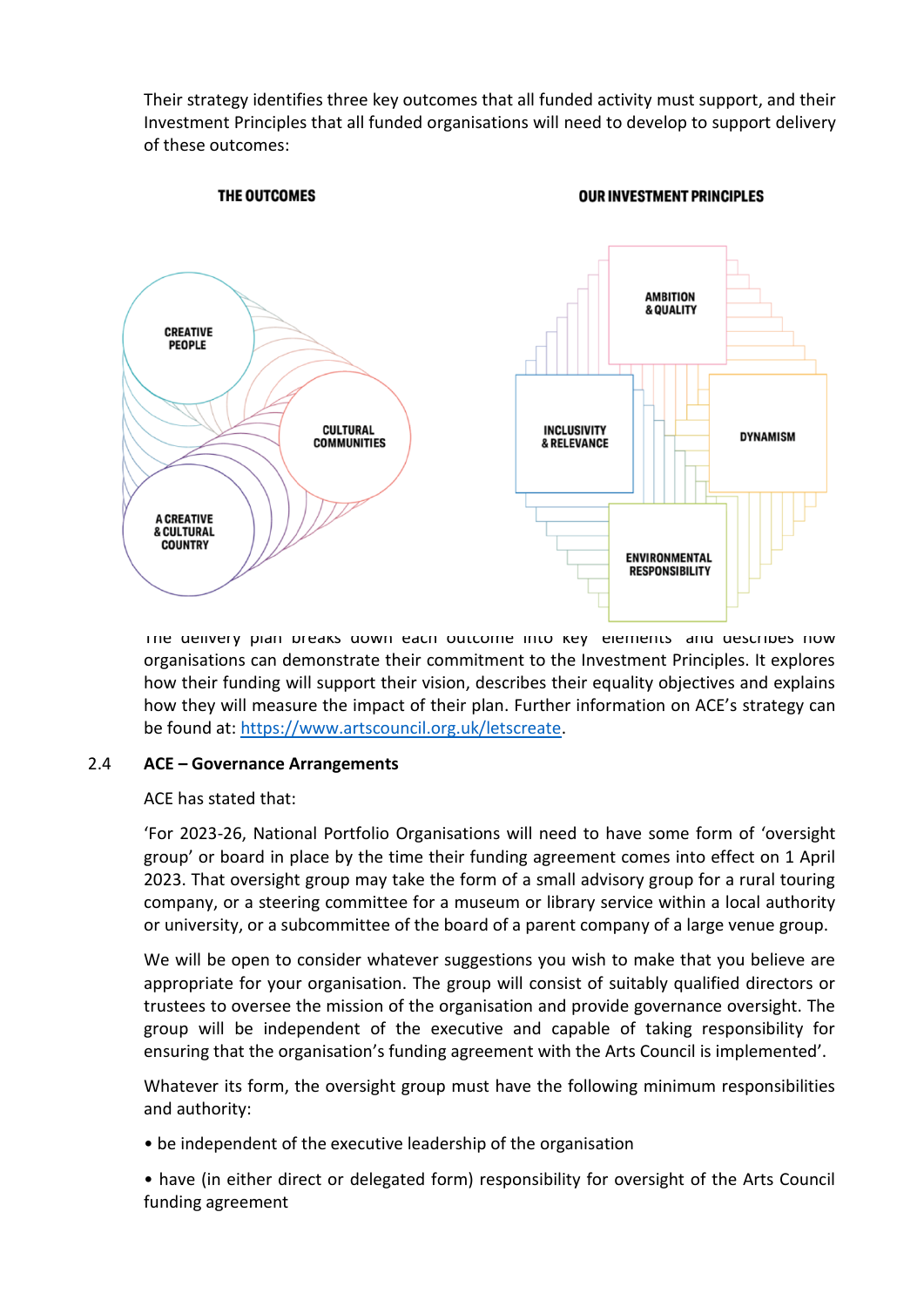• meet regularly (at least four times a year) with the executive leadership in order to review progress on the funding agreement

• receive and review regular reports on progress against the funding agreement and ensure that those reports are forwarded to the Arts Council on a timely basis

• meet and communicate directly with the Arts Council, independent of the executive if required

2.5 There is an expectation that any oversight group will adopt and embed the Investment Principles, and ACE has publicised guidance to support this approach, which represents a significant step change from previous NPO guidance: [https://www.artscouncil.org.uk/sites/default/files/download](https://www.artscouncil.org.uk/sites/default/files/download-file/Governance_Working_with_the_Investment_Principles.pdf)file/Governance Working with the Investment Principles.pdf

The ACE governance guidance advocates the following approach in relation to its four Investment Principles:

- **Inclusivity and Relevance** 
	- $\circ$  The workforce, leadership and governance fully reflects and represents the communities it serves
	- o The organisation and governance actively listens to, responds to, and forms relationships with under-served communities
	- $\circ$  Creative practitioners and cultural workers will be drawn from all backgrounds

# - **Ambition and Quality**

- $\circ$  Quality and creative ambition is improved by listening to people both inside and outside the organisation
- o Plans and activity clearly contribute to aims and outcomes, and professional development is supported through working with appropriate creatives and partners organisation. These indicators will shape future work and plans

# - **Dynamism**

- $\circ$  The creative mission is adaptable and responsive, regularly examining the value being created for the communities being served, and seeking practical ways to develop and improve
- o Investment in robust, committed governance and skilled, ethical leadership, supporting workforce development
- o Prioritisation of digital skills and literacy, and a data-driven approach to decision-making

# - **Environmental Responsibility**

- $\circ$  Use of good quality data to understand the organisation's environmental impact and to develop a strategy to mitigate that impact
- $\circ$  Inclusion of the environmental strategy within business planning, supported by an action plan that demonstrates commitment to improvement
- o Advocate for positive change and seek to influence partners, stakeholders and the public by sharing the organisation's journey and experience externally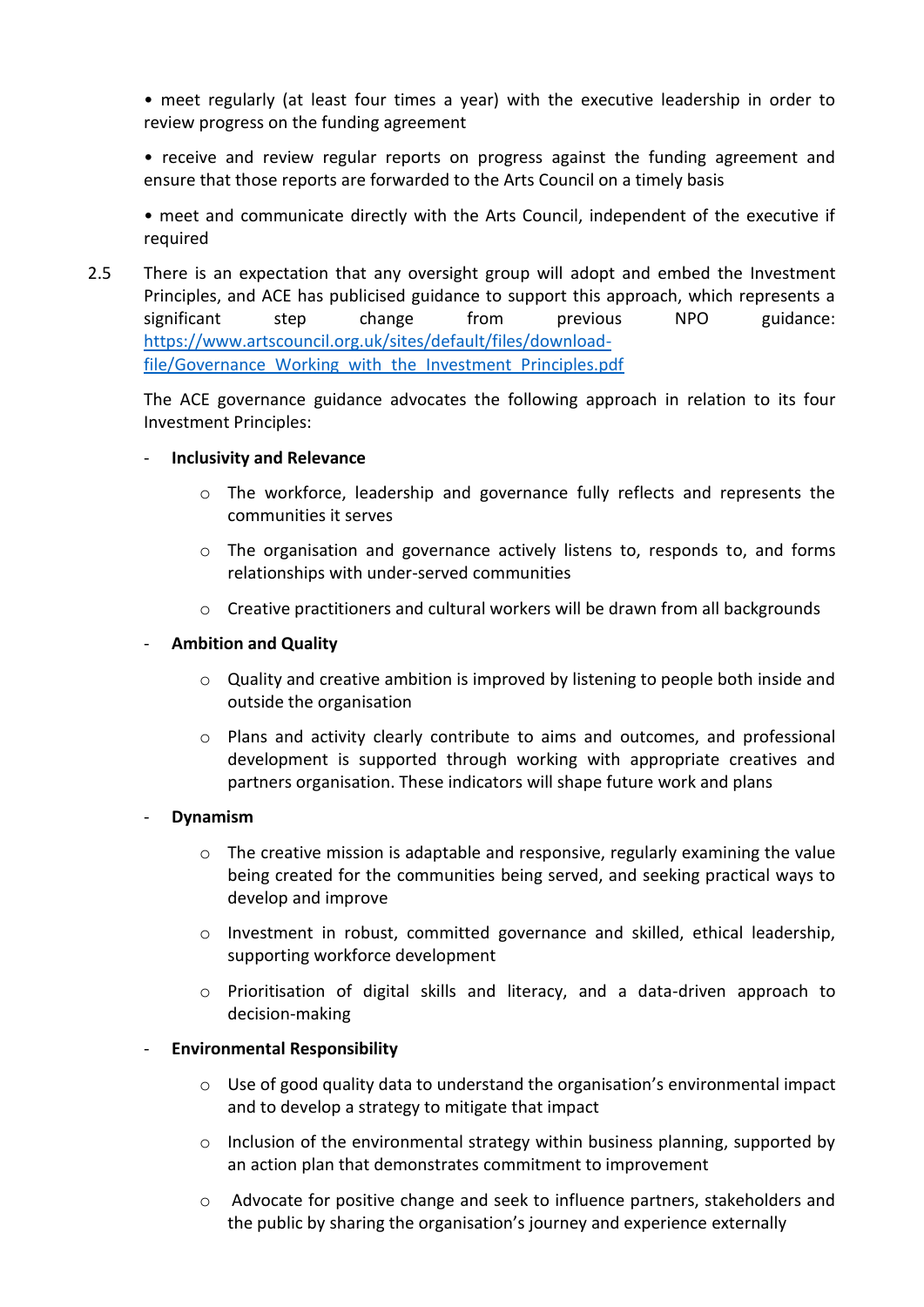The guidance suggests actions for each of these items and a planning cycle to support progress. If NSDC is unable to evidence that it is adopting these principles and creating an appropriate governance arrangement as defined by ACE, it is unlikely to be successful in its application.

# 2.6 **ACE – Relationship Management**

ACE's relationship framework ( Relationship Framework - [National Portfolio Organisations](https://www.artscouncil.org.uk/sites/default/files/download-file/Relationship%20Framework%20-%20National%20Portfolio%20Organisations%202023-26.pdf)  [2023-26.pdf \(artscouncil.org.uk\)](https://www.artscouncil.org.uk/sites/default/files/download-file/Relationship%20Framework%20-%20National%20Portfolio%20Organisations%202023-26.pdf) sets out ACE's expectations from the organisations they invest in, and what organisations can expect from ACE. They will assess the risk of organisations delivering on their funding agreement and an ACE relationship officer will meet at least once a year with the organisational lead and the chair of the oversight group.

There is an expectation that the oversight group will be accountable for the funding agreement and for meeting the terms and conditions. There are rigorous reporting and monitoring requirements, including the submission of quarterly board papers (or equivalent) and up to date financial papers, and quarterly data monitoring. The types of data include audiences (including online/digital), workforce statistics and environmental impact and the number of children and young people that are reached.

# 2.7 **Heritage and Culture Business Unit**

Since the start of the pandemic and the forced closure through lockdown, the Heritage and Culture business unit has reviewed and revised its service delivery to meet the changing needs of residents, delivering outreach, working closely with schools and exploring the reasons why some potential audiences are not engaged with culture locally. It has successfully bid for small levels of funding for projects which aim to support improved social mobility and wellbeing and deliver outreach to disadvantaged or isolated residents:

- An Art Fund project reimagined the National Civil War Centre's schools' offer both during and post lockdown
- A Max Literacy Funded project worked with 220 local GCSE English students to improve their creative writing skills through exploring our extensive collection of artwork
- The Culture Recovery Fund (rounds 1 and 2) which was administered by ACE supported delivery of outreach through digital and in-person activity, creating online content and interactive, participatory events, while round 3 supported operational delivery over the winter season

Applying to the Arts Council England to be a National Portfolio Organisation from 2023 – 2026 represents the next step for the Heritage and Culture Business Unit to increase its impact within Newark and Sherwood through delivery of an ambitious programme of activity that supports both ACE's outcomes and the Community Plan's objectives.

# **3.0 Proposals**

3.1 The Heritage and Culture Business Unit is proposing to apply for funding to be a National Portfolio Organisation from 2023-26, the currently available funding period.

# 3.2 **Activity and Investment Principles**

Plans will focus on two of the three ACE Outcomes – Creative People, and Cultural Communities. The activity plan will be built around opportunities to listen to under-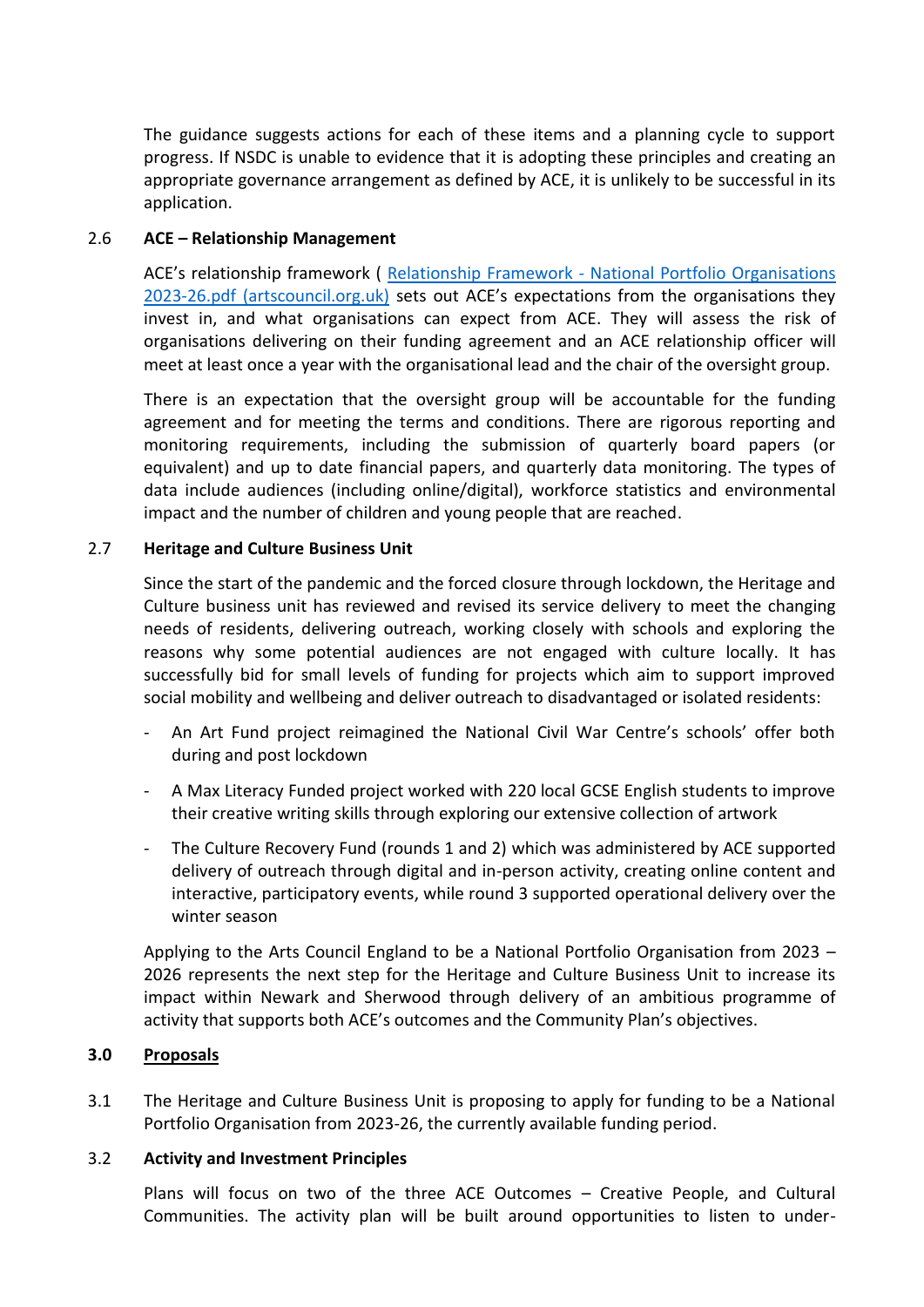represented voices and develop work with those communities, alongside developing a learning and participation programme for the theatre and expanding the work of our formal learning team to deliver teacher training and further cement their position as industry experts. A youth panel will be set up, and plans established for the co-creation of exhibitions that reflect the experience of the communities who are involved.

3.3 To demonstrate our commitment to the Investment Principles, proposed activity will include an access audit, a data strategy and creation of roles to champion inclusivity and environmental responsibility within the governance, workforce and volunteer team. To deliver these ambitions and ensure effective reporting and evaluation, we envision three roles that will be recruited in year one – a Cultural Strategy Manager, a Community Engagement and Partnership Development Officer, and a Learning and Participation Senior Officer (all subject to Job Evaluation). Plans in years two and three would seek to further expand cultural sector job opportunities, potentially through apprenticeships.

#### 3.4 **Governance**

ACE has stated that it will select its NPOs by the end of October 2022. If successful, we will be required to establish any additional governance arrangements before April 2023. ACE advocates that we should '…adopt a data-led approach to identify and respond to underrepresentation across governing bodies, leadership roles and the workforce in relation to protected characteristic groups and those from lower socio-economic backgrounds'. Therefore it is proposed to seek external representation through both existing and new networks within our communities to sit on a National Portfolio Organisation Board alongside key members from NSDC. As explained above, this group will be responsible for ensuring that the organisation's funding agreement with the Arts Council is implemented, and Terms of Reference and a Code of Conduct will be drawn up to reflect the needs of both NSDC and ACE. All other decisions relating to Heritage and Culture will remain under the purview of NSDC's usual governance arrangements, and processes will be implemented to ensure that the strategic approach is aligned and that the decision-making and reporting process is transparent and appropriate for NSDC.

# 3.5 **Level of Funding**

The NPO application deadline is  $18<sup>th</sup>$  May 2022, and as such, this report is being brought to Policy and Finance Committee before the full plans have been developed, not least because of another report on this agenda which relates to external consultancy to support completion of the bid. As such, detailed financial plans are still being costed and the figure which we will apply for is not fully determined. However, all new organisations planning to apply have to hold an introductory meeting with ACE where the appropriate level of funding is discussed. This meeting was held in February, and the ACE officer confirmed that a figure in the region of £300,000 per annum was reasonable for our organisation. It is therefore proposed to continue developing our plans in line with this report, with the final funding proposal being taken as an urgent decision with member approval. Proposed funding will deliver activity, events and community engagement, upskilling and development of staff, governance, volunteers and participants and sector specialist roles for both front line delivery and strategic development and partnership building.

#### 3.6 **Future Planning**

The long term ambition for the Heritage and Culture Business Unit is to capitalise on the opportunity that this funding offers enabling significant growth and impact across the three years. Post-2026, with the culmination of the Gatehouse Construction work and in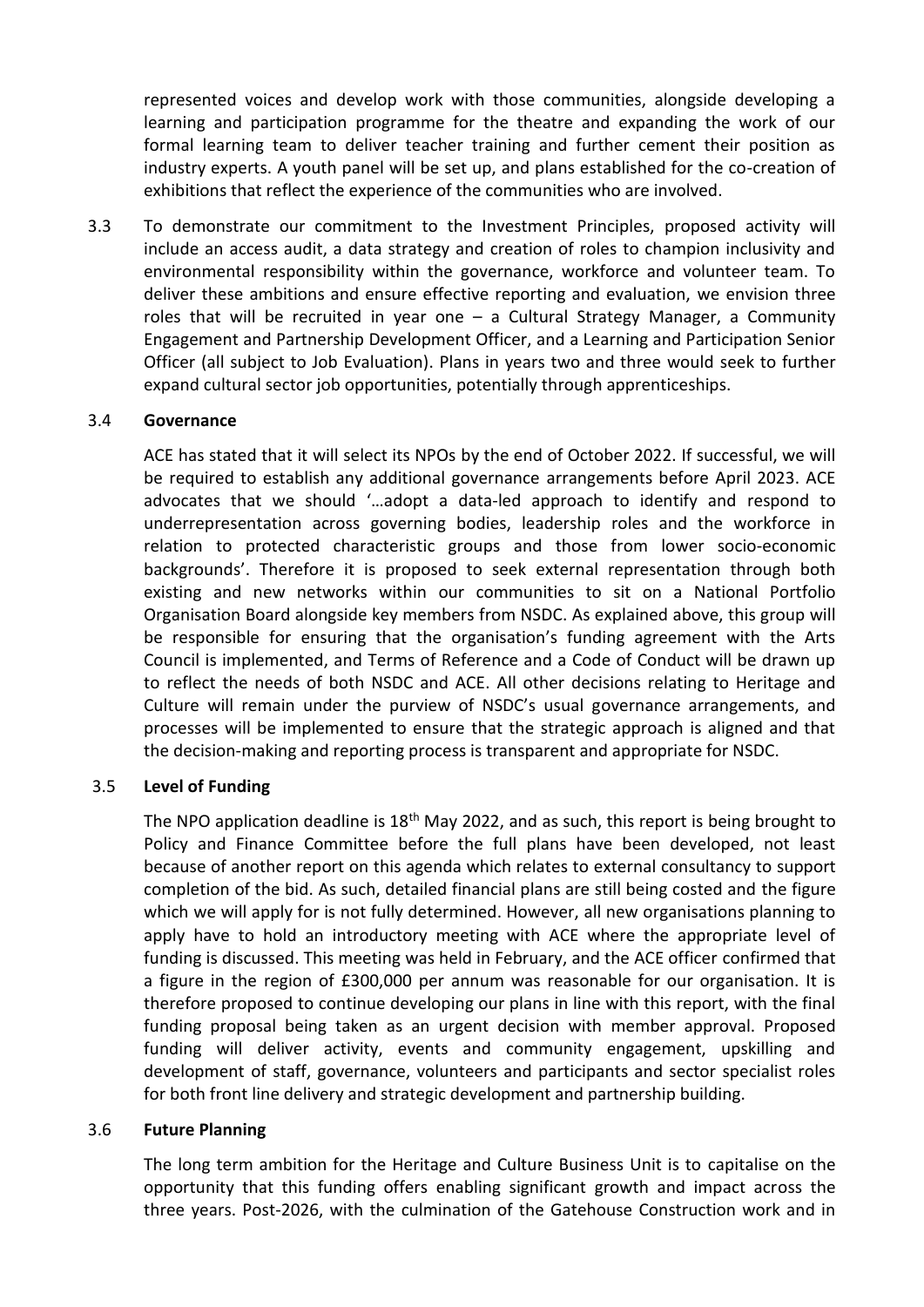delivery of the National Heritage Lottery Project, we would have ambitions to re-apply for any further NPO funding with the aim of positioning ourselves as an industry leader in the East Midlands.

# **4.0 Equalities Implications**

4.1 The duties for the Council, contained within the Equality Act 2010, require us to continually examine our policies and practices to ensure that all our residents and customers are treated fairly and equally. We constantly strive to be more aware and knowledgeable about how age, disability, gender reassignment, marriage and civil partnership, pregnancy and maternity, race, religion/belief, sex, and sexual orientation affect the experiences of our local communities, both individually and collectively. We also make every effort to raise the profile of equality and diversity issues both internally within the Council and across the District. We recognise the importance of fair treatment and equal access to our services and employment opportunities.

The proposal to become a national portfolio organisation, if successful, will have a positive impact in respect of equality and diversity in both services and employment at the Council.

# **5.0 Digital Implications**

5.1 None.

# **6.0 Financial Implications FIN (21-22/778)**

- 6.1 As described at paragraph 3.5 detailed financial plans are currently being costed and as such are not available at the time of writing this report. These will be presented within the Urgent Decision notice once completed prior to the application submission.
- 6.2 It is anticipated that the Council will bid for circa £300,000 per annum of funding which will allow further activity to take place within the Business Unit, rather than contributing towards reducing the existing budget provision. Therefore it is anticipated that there will not be an additional funding burden on the Council in respect of this grant funding as additional expenditure will match the receipt of the grant funding received.
- 6.3 The funding is anticipated to last for three financial years from 2023/24 to 2025/26, hence this would therefore require a commitment to the delivery of the programme for that period of time.
- 6.4 The draft terms of conditions of the grant do not require any match funding from the District Council in order to leverage the grant, nor is there a requirement for the Council to maintain a level of spend post the three year period.

# **7.0 Community Plan – Alignment to Objectives**

7.1 The proposals will contribute to *the creation of vibrant and self-sufficient local communities*, working directly with communities and disadvantaged groups to create cultural value. This will help *improve the health and well being of local residents* through targeted participatory activity, and the plans will support the Heritage and Culture business unit to *deliver inclusive and sustainable economic growth* as it further cements its position as a cultural destination and hub for the town and district.